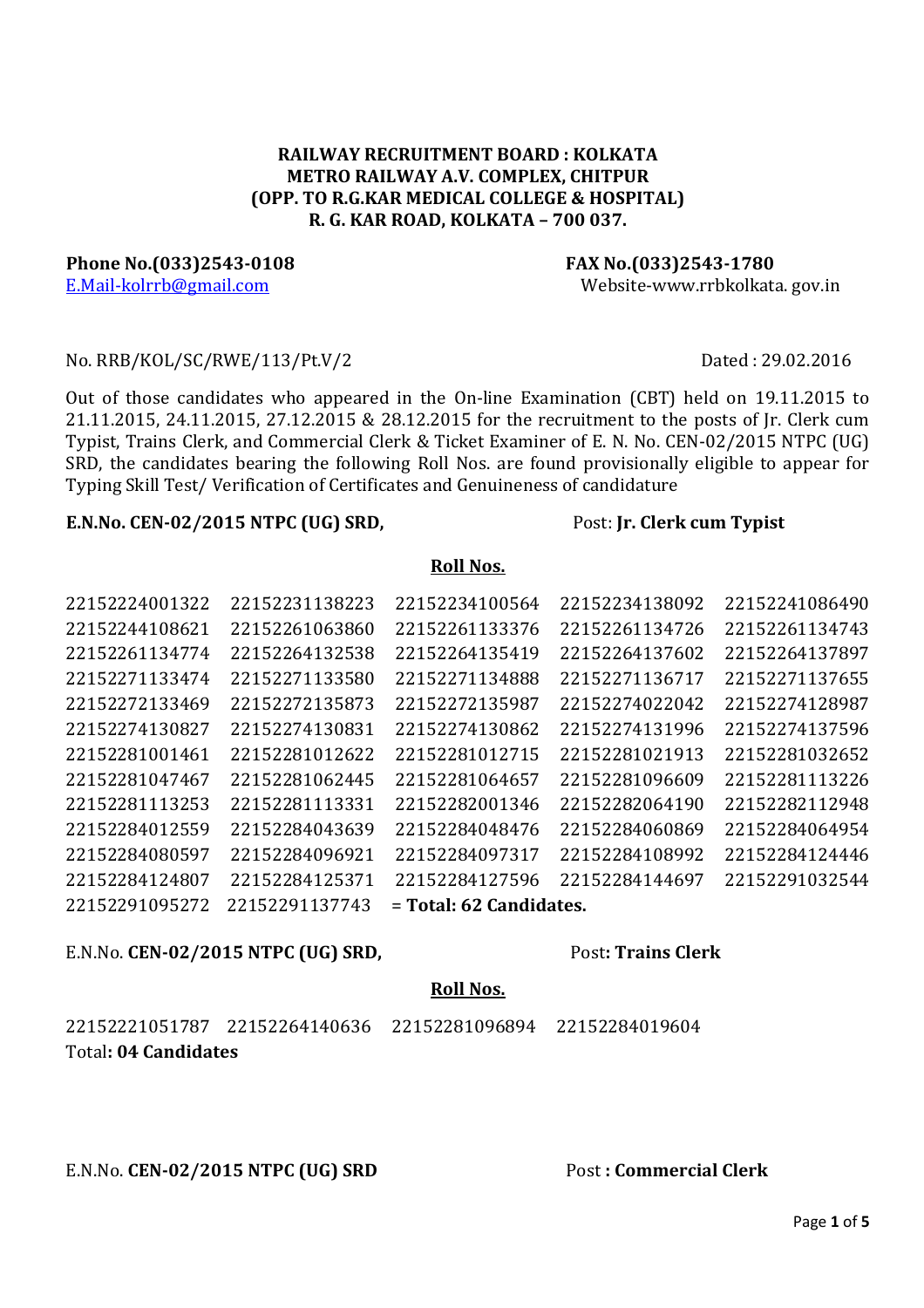#### Roll Nos.

|                                              | 22152211124650 22152214064779 22152214086224 22152214086387 22152221021978 |                        |  |
|----------------------------------------------|----------------------------------------------------------------------------|------------------------|--|
|                                              | 22152221060541 22152221081080 22152221082507 22152224021544 22152224068376 |                        |  |
|                                              | 22152224072134 22152224092197 22152241011604 22152241113337 22152244070814 |                        |  |
|                                              | 22152244124853 22152244146807 22152251133486 22152281012705 22152281021970 |                        |  |
| 22152284021447 22152284108197 22152291092718 |                                                                            | Total : 23 Candidates. |  |

#### E.N.No. CEN-02/2015 NTPC (UG) SRD, Post : Ticket Examiner

#### Roll Nos.

| Total: 19 Candidates. |                                                             |                                                                            |  |
|-----------------------|-------------------------------------------------------------|----------------------------------------------------------------------------|--|
|                       | 22152284048681 22152284063376 22152292012608 22152294136547 |                                                                            |  |
|                       |                                                             | 22152261136873 22152261137606 22152262140304 22152281062404 22152281096848 |  |
|                       |                                                             | 22152224092764 22152224127608 22152252011934 22152261135871 22152261136765 |  |
|                       |                                                             | 22152214053649 22152214081265 22152221031359 22152221079073 22152222060910 |  |
|                       |                                                             |                                                                            |  |

In addition to the above, candidates bearing the following Roll Nos. are provisionally called for verification of certificates and genuineness of candidature (AS WAIT LISTED CANDIDATES). Those 30% additional candidates are being called as wait listed over and above the no. of vacancies primarily to avoid shortfall in the panel due to absenteeism of the selected candidates etc., if any. It should be noted by the candidates of the following Roll Nos. that merely calling for the verification of documents and genuineness of candidature does not in any way, entitle them for an Employment / Appointment in Railways.

Clerk & Ticket Examiner

E. N. No. CEN-02/2015 NTPC (UG) SRD, Posts: Jr. Clerk cum Typist, Trains Clerk, Commercial

#### Roll Nos.

| 22152211022268 | 22152212113355                |                       | 22152213130983 22152214147198 | 22152221051860 |
|----------------|-------------------------------|-----------------------|-------------------------------|----------------|
| 22152221064985 | 22152221069716                | 22152224076165        | 22152224087231                | 22152224124522 |
| 22152234081017 | 22152244046668                | 22152261134715        | 22152261134750                | 22152261135177 |
| 22152261139580 | 22152262133439                | 22152262135868        | 22152262135891                | 22152264130792 |
| 22152271133615 | 22152271134876                | 22152281012593        | 22152281032661                | 22152281044454 |
| 22152281064618 | 22152281064632                | 22152281080617        | 22152281080886                | 22152281081109 |
| 22152281112546 | 22152281113665                |                       | 22152282033082 22152284032577 | 22152284064196 |
|                | 22152284064868 22152284095092 | Total: 37 Candidates. |                               |                |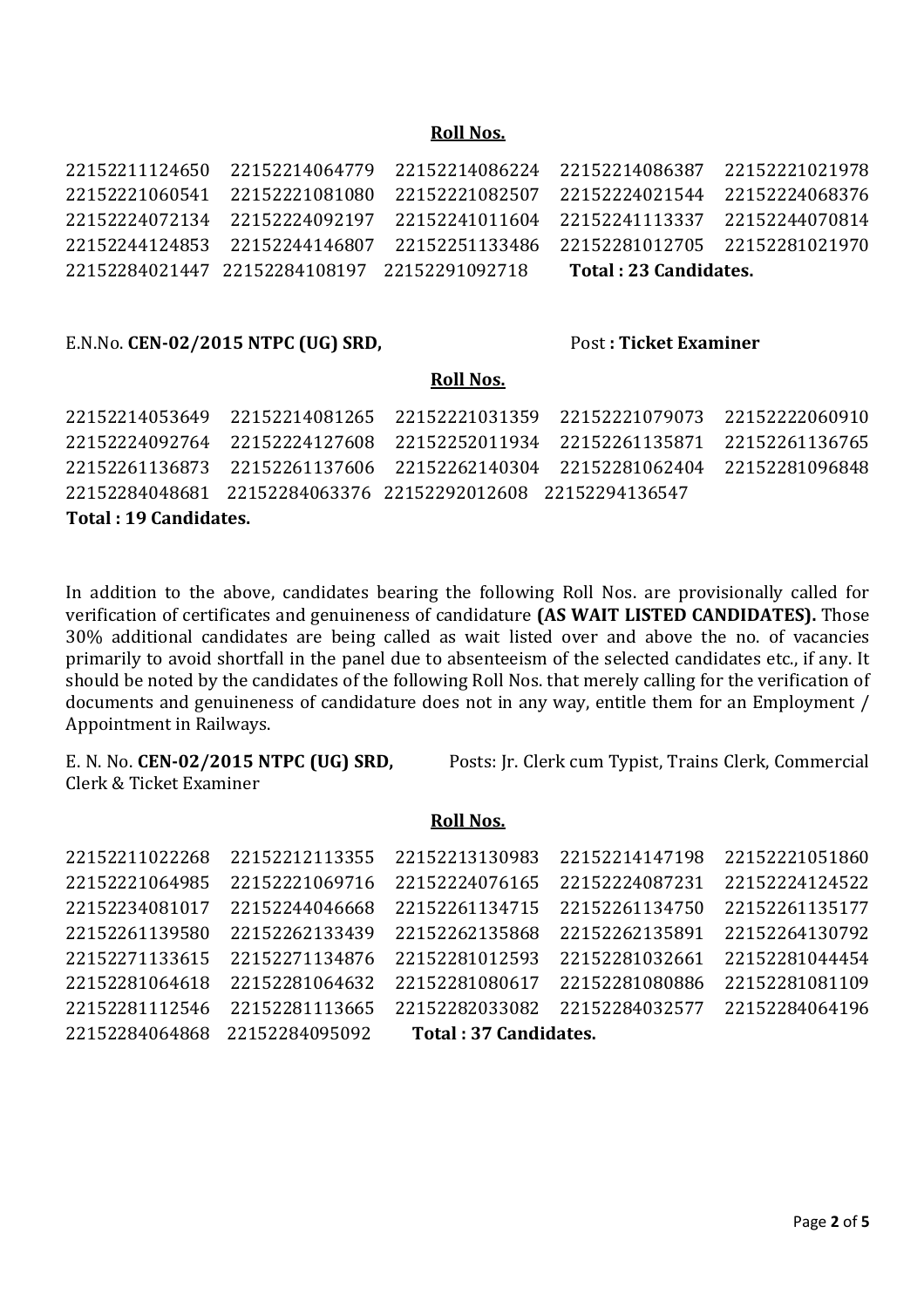The above mentioned eligible candidates are requested to appear in the typing test/ verification of documents and genuineness of candidature as per programme given below:-

#### A. Venue:- Railway Recruitment Board : Kolkata

#### E. N. No. CEN-02/2015 NTPC (UG) SRD, Posts: As indicated in result

Date of Verification of Certificates & Genuineness of the candidature: 08.03.2016 Time: 11.30 hours

#### Roll Nos.

| 22152211124650 | 22152214053649                |                      | 22152214064779 22152214081265 22152214086224 |  |
|----------------|-------------------------------|----------------------|----------------------------------------------|--|
| 22152214086387 | 22152221021978                |                      | 22152221031359 22152221051787 22152221060541 |  |
| 22152221079073 | 22152221081080                |                      | 22152221082507 22152222060910 22152224021544 |  |
|                | 22152224068376 22152224072134 |                      | 22152224092197 22152224092764 22152224127608 |  |
|                | 22152241011604 22152241113337 |                      | 22152244070814 22152244124853 22152244146807 |  |
|                | 22152251133486 22152252011934 | Total: 27 Candidates |                                              |  |

E. N. No. CEN-02/2015 NTPC (UG) SRD, Posts: As indicated in result

Date of Verification of Certificates & Genuineness of the candidature: 09.03.2016 Time: 11.30 hours

#### Roll Nos.

|  | 22152261136765 22152261136873 22152261137606 22152262140304 22152264140636 |  |
|--|----------------------------------------------------------------------------|--|
|  | 22152281012705 22152281021970 22152281062404 22152281096848 22152281096894 |  |
|  | 22152284019604 22152284021447 22152284048681 22152284063376 22152284108197 |  |
|  | 22152291092718 22152292012608 22152294136547 <b>Total: 18 Candidates</b>   |  |

E. N. No. CEN-02/2015 NTPC (UG) SRD, Posts: Common Wait Listed Candidates

Date of Verification of Certificates & Genuineness of the candidature: 09.03.2016 Time: 11.30 hours

### Roll Nos.

22152261139580 22152281012593 22152281064618 22152281064632 22152281080617 22152281112546 Total : 06 Candidates

#### B. Venue:- Edusurge,

 24, Madan Mohan Tala Street, Sovabazar, Modi House, Kol-700005

E. N. No. CEN-02/2015 NTPC (UG) SRD, Posts: As indicated in result

Date of Typing Skill Test: 10.03.2016 Time: 09.00 hours

Date of Verification of Certificates & Genuineness of the candidature: 10.03.2016 Time: 11.30 hours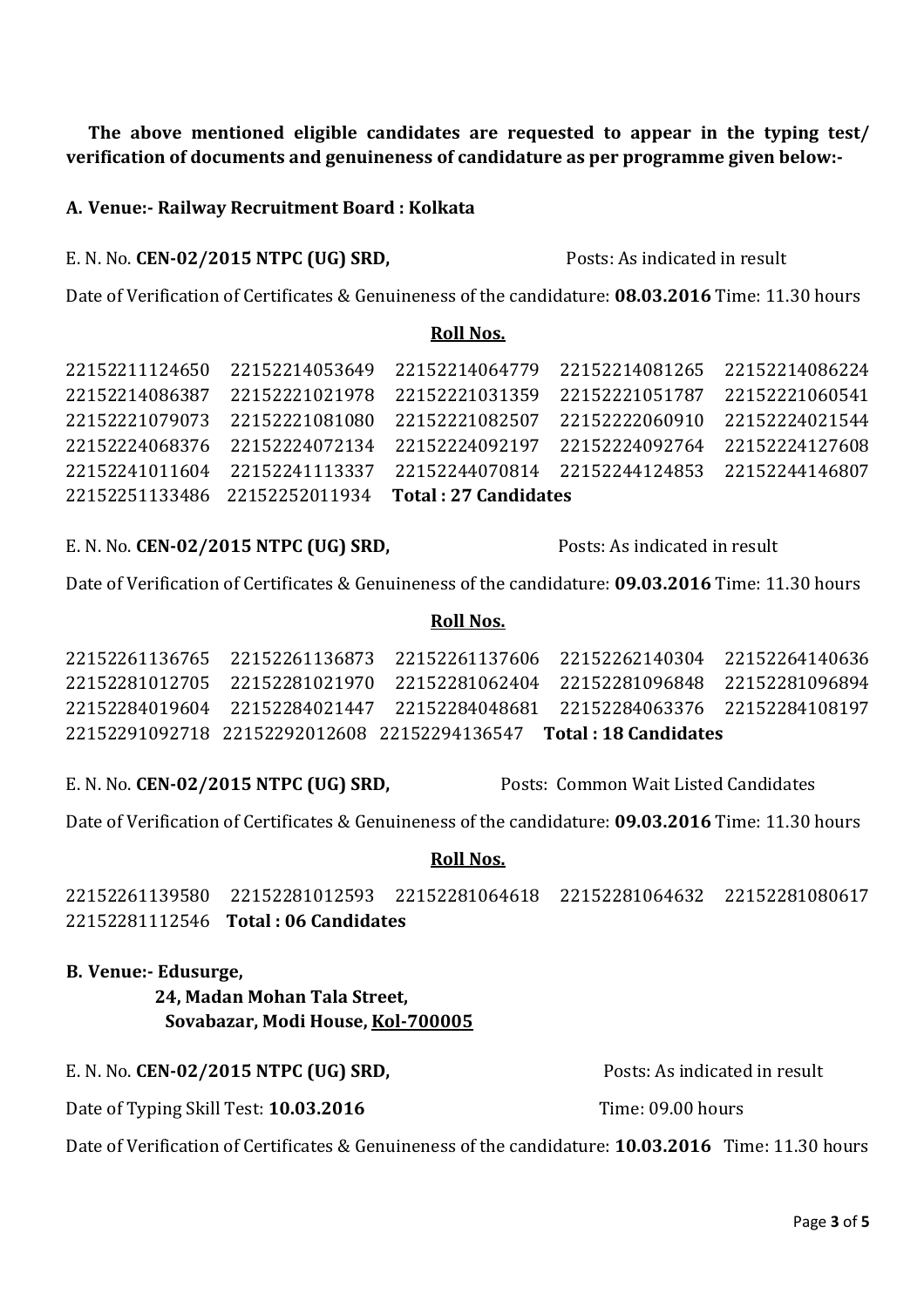#### Roll Nos.

| 22152224001322 | 22152231138223 | 22152234100564              | 22152234138092 | 22152241086490 |
|----------------|----------------|-----------------------------|----------------|----------------|
| 22152244108621 | 22152261063860 | 22152261133376              | 22152261134726 | 22152261134743 |
| 22152261134774 | 22152271133474 | 22152271133580              | 22152271134888 | 22152271136717 |
| 22152271137655 | 22152272133469 | 22152272135873              | 22152272135987 | 22152274022042 |
| 22152281001461 | 22152281012622 | 22152281012715              | 22152281021913 | 22152281032652 |
| 22152281047467 | 22152281062445 | 22152281064657              | 22152281096609 | 22152281113226 |
| 22152281113253 | 22152281113331 | 22152282001346              | 22152282064190 | 22152282112948 |
| 22152284012559 | 22152284043639 | 22152284048476              | 22152284060869 | 22152284064954 |
| 22152284080597 | 22152284096921 | 22152284097317              | 22152284108992 | 22152284124446 |
| 22152284124807 | 22152284125371 | <b>Total: 47 Candidates</b> |                |                |

# E. N. No. CEN-02/2015 NTPC (UG) SRD, Posts: As indicated in result

Date of Typing Skill Test: 11.03.2016 Time: 09.00 hours

Date of Verification of Certificates & Genuineness of the candidature: 11.03.2016 Time: 11.30 hours

#### Roll Nos.

|                | 22152291137743 Total: 16 Candidates                                        |  |  |
|----------------|----------------------------------------------------------------------------|--|--|
|                | 22152274137596 22152284127596 22152284144697 22152291032544 22152291095272 |  |  |
| 22152274128987 | 22152274130827 22152274130831 22152274130862 22152274131996                |  |  |
| 22152261135871 | 22152264132538 22152264135419 22152264137602 22152264137897                |  |  |

# E. N. No. CEN-02/2015 NTPC (UG) SRD, Posts: Common Wait Listed Candidates

Date of Typing Skill Test: 11.03.2016 Time: 09.00 hours

Date of Verification of Certificates & Genuineness of the candidature: 11.03.2016 Time: 11.30 hours

Roll Nos.

| 22152211022268 | 22152212113355                      | 22152213130983 | 22152214147198                | 22152221051860 |
|----------------|-------------------------------------|----------------|-------------------------------|----------------|
| 22152221064985 | 22152221069716                      | 22152224076165 | 22152224087231                | 22152224124522 |
| 22152234081017 | 22152244046668                      | 22152261134715 | 22152261134750                | 22152261135177 |
| 22152262133439 | 22152262135868                      | 22152262135891 | 22152264130792                | 22152271133615 |
| 22152271134876 | 22152281032661                      | 22152281044454 | 22152281080886                | 22152281081109 |
| 22152281113665 | 22152282033082                      | 22152284032577 | 22152284064196 22152284064868 |                |
|                | 22152284095092 Total: 31 Candidates |                |                               |                |